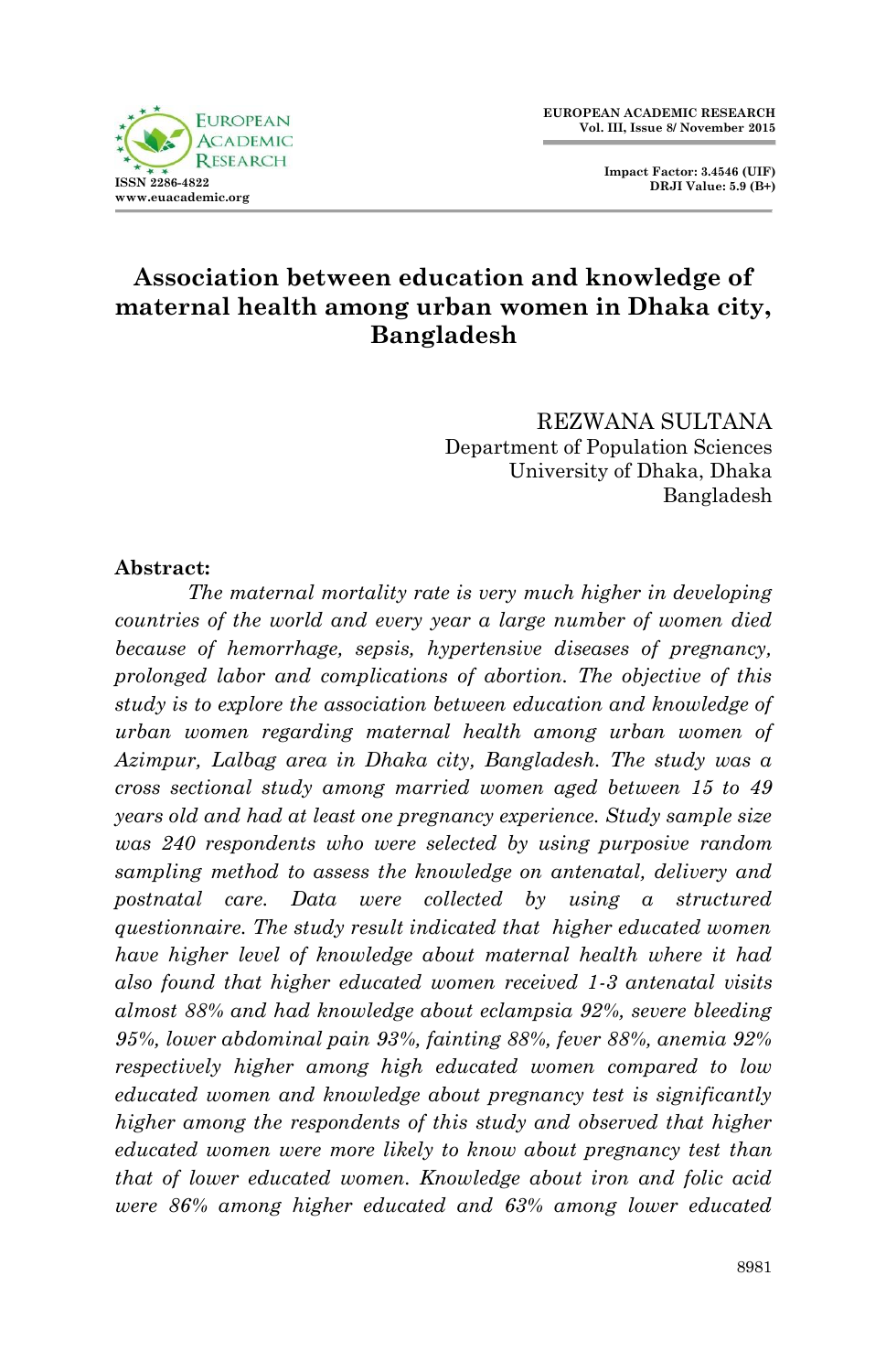*women. On the other hand, delivery in hospital higher between both lower and higher educated group but only 30% of the women from lower and 94% from higher educated women know about excessive bleeding soon after delivery. The overall finding of this study pointed that higher educated women have higher level of knowledge on maternal health among urban women and it is recommended that the maternal health situation will be developed in whole if education can ensure properly for all women. Though utilization of antenatal care services is already high, it has to be further increased through health education and publicity, emphasizing the role of couples.*

**Key words:** urban women, maternal health, antenatal care, delivery and postnatal care, Bangladesh

### **BACKGROUND**

Maternal morbidity caused by the place of delivery where most of the deliveries take place at either woman's husband's house or at the parents' house and these deliveries are often assisted by untrained birth attendants or by elderly relatives.<sup>1</sup> Antenatal care (ANC) and postnatal care (PNC) are significant determinants of maternal health and, particularly, safe motherhood; ANC is an important predictor of safe delivery and provides health information and services that can improve the health of women and infants.<sup>2</sup> Proper (ANC) is one of the important ways in reducing maternal and child morbidity and mortality but many women in developing countries unfortunately do not receive such care<sup>3</sup> and ANC has a positive impact on the utilization of postnatal healthcare services.<sup>4</sup> However, women attending (ANC) clinics were more likely to recognize signs of a difficult pregnancy, to realize the importance of eating a healthy diet, and to indicate tetanus immunization uptake, compared to their non-attending counterparts<sup>5</sup> where women with no formal education have 2 more children than women with at least secondary education, which also affects infant and child mortality and morbidity.<sup>6</sup>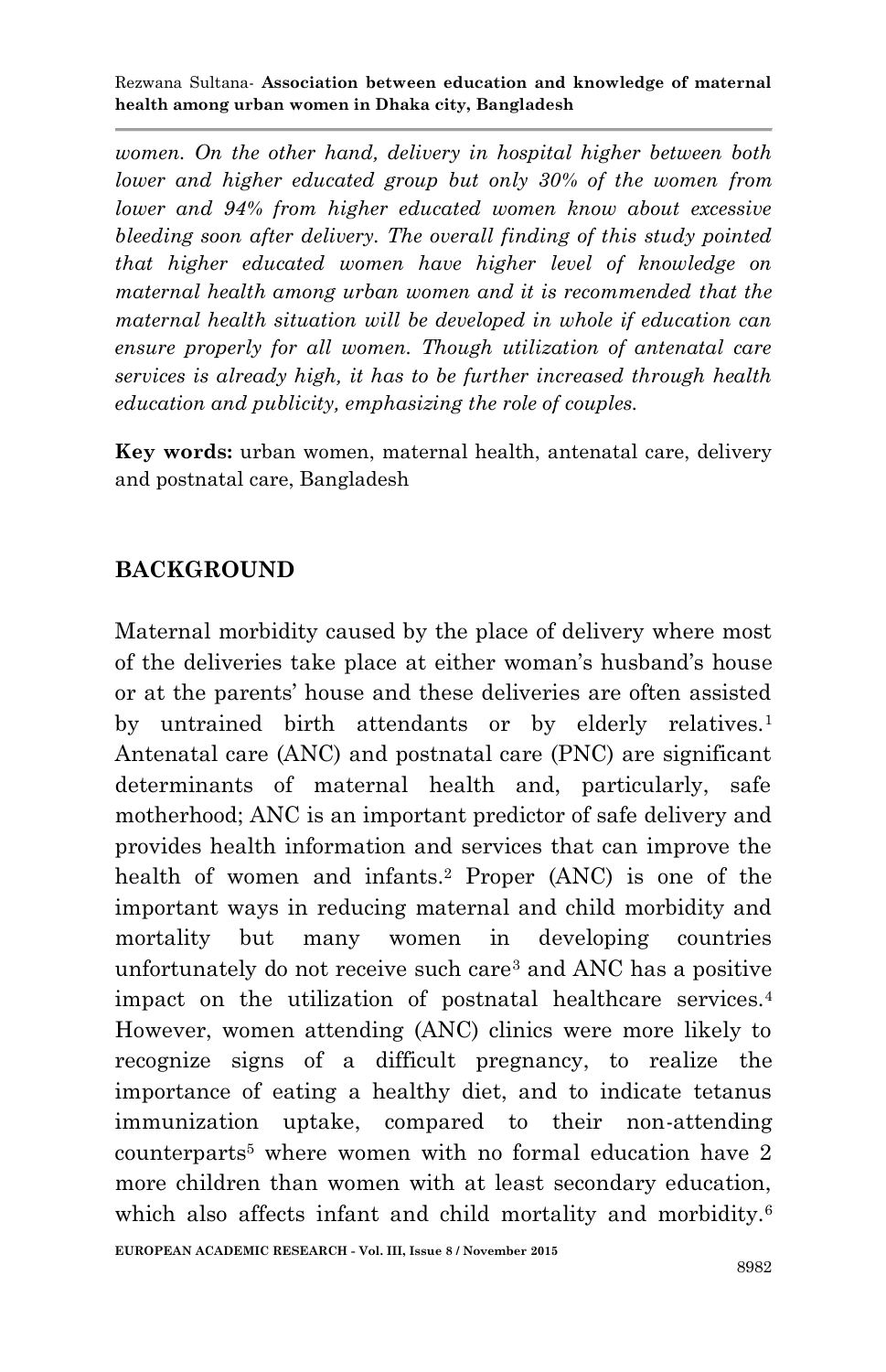Child Growth chart utilization was better in the urban areas and increasing maternal education increased use of growth chart in urban-rural areas and found both groups of women use multiple sources of treatment more in urban for children, determined by cost, time, perceived severity of illness and type of ailment in urban and peculiarity of illness in rural.<sup>7</sup>

Education was found to have the most powerful influence on the knowledge score of maternal health and it found that knowledge not only transforms, but also empowers women and improves their self-esteem.<sup>8</sup> Women's education, husband's education, wealth quintile, and region of residence were documented as the most important factors associated with maternal healthcare service utilization but the ANC visit was found to be vital in the utilization of safe delivery and postnatal care and living in urban areas; women who had higher level of education and lower parity, and more assets (used as a proxy for income), visited trained healthcare providers more often and were more likely to use healthcare facilities provided by trained personnel at the time of delivery.9-10 Therefore, the objective of this study is to explore the association between education and knowledge of urban women regarding maternal health at Dhaka city in Bangladesh.

# **MATERIALS AND METHODS**

The study was a cross sectional survey conducted between October 2014 to February 2015 to assess the knowledge on antenatal, delivery and postnatal care among the residents of Azimpur, Lalbag area in Dhaka city. A random sampling selection method was used to select the study sample 240 respondents where married women aged between 15 to 49 years old were invited to participate in the study. Then a structured interview was conducted among 240 women in Azimpur area and women who have at least one child or one pregnancy experience. Data were collected by using a structured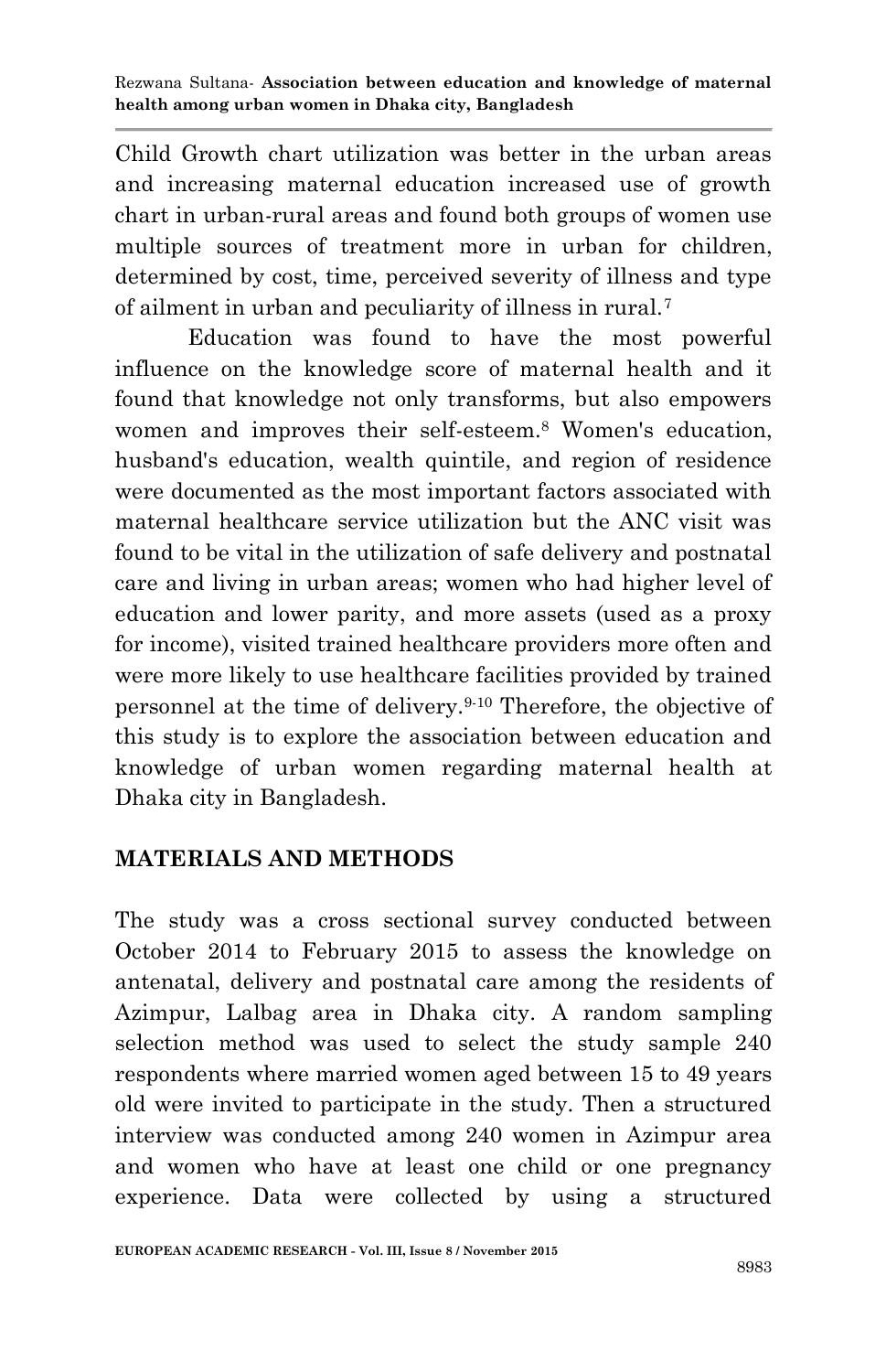questionnaire. Data editing was carried out by checking and verifying the completed questionnaire at the end of the interview and also end of the whole survey and before analysis. Data analysis was done by using the Statistical Package for Social Science (SPSS) version 16. Frequencies and proportions were calculated to describe the collected data and Pearson chisquare test applied for measuring significance among the dependable and independence variables. Knowledge score was considered as high if the respondents answered correctly more than two-third of the questions and education status was also considered as high of the respondents who had the education level of higher secondary or above. The limitation of this study is time constraint so that the limited number of respondents has been chosen and the research has conducted on urban women in Dhaka city focusing only to the literate women.

### **RESULTS**

In this study, 240 respondents were willingly participated where majority of the respondents 46.2% were from the 25-34 age group and 38.3% from the 35-44 age group but only 2.5% respondents were at the age of 45 above. 98.8% respondents were married and 1.2% respondents were widow or divorce. Most of the respondents' education status was higher secondary or above 80.8% and rest of the respondents completed secondary 14.2% and also primary level 4.6% but a negligible percentage 0.4% of women was with no education. It is notable that 75% of women were housewife and only 17.9% women were service holder, 3.4% were garments worker. Majority of the respondents 69.2% were not involved with any income generating activities. Data showed that, 16.2% respondents' income was within the range of TK. 5000-15000, very fewer 0.8% had above TK. 30000, 3.8% respondent had below TK. 5000. In the question of household income, respondents 66.7% were of within the range of TK. 15001-30000, 27.5% had above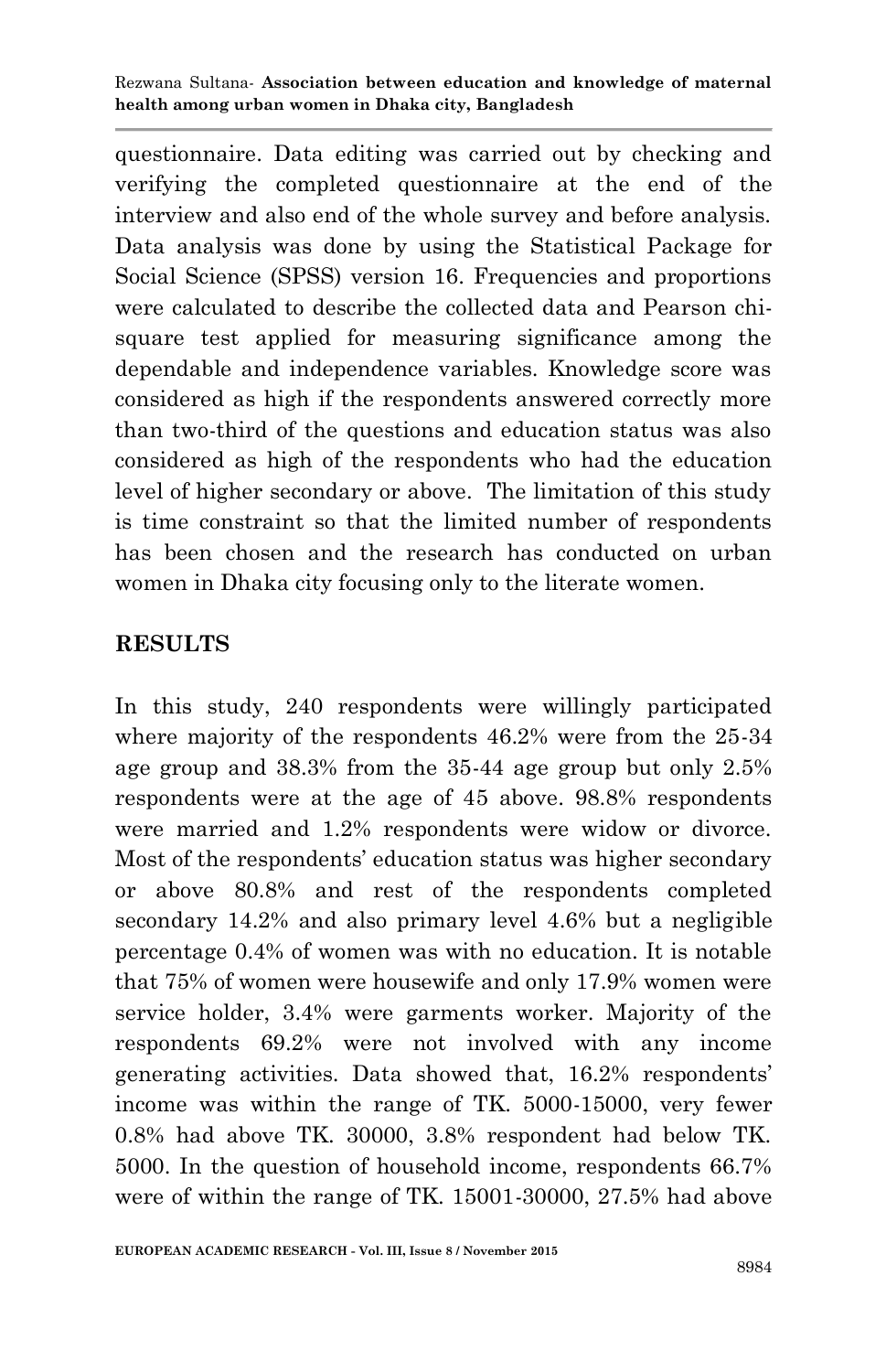TK. 30000 and 5% respondents had below TK. 15000 monthly household incomes. A very high percentage of participants 90.4% were Muslim and rest of them 9.6% were from other religions [Table 1].

| Variables                 | $\mathbf n$    | $\%$    |
|---------------------------|----------------|---------|
| Respondents' Age          |                |         |
| 15-24                     | 31             | 12.9    |
| 25-34                     | 111            | 46.2    |
| 35-44                     | 92             | 38.3    |
| $44+$                     | 6              | 2.5     |
| Marital status            |                |         |
| Married                   | 237            | 98.8    |
| Widow/Divorce             | 3              | $1.2\,$ |
| Respondents' education    |                |         |
| No education              | $\mathbf{1}$   | 0.4     |
| Primary                   | 11             | 4.6     |
| Secondary                 | 34             | 14.2    |
| Higher secondary or above | 194            | 80.8    |
| Respondents' occupation   |                |         |
| Garments worker           | 9              | 3.4     |
| House keeper              | 6              | 2.5     |
| Service holder            | 43             | 17.9    |
| House wife                | 180            | 75.0    |
| other                     | $\overline{2}$ | 0.8     |
| Respondents' income       |                |         |
| No income                 | 166            | 69.2    |
| >5000                     | 9              | 3.8     |
| 5000-15000                | 39             | 16.2    |
| 15001-30000               | 21             | 8.8     |
| 30000+                    | $\overline{2}$ | 0.8     |
| No response               | 3              | 1.2     |
| Household income          |                |         |
| 5000-15000                | 12             | 5.0     |
| 15001-30000               | 160            | 66.7    |
| 30000+                    | 66             | 27.5    |
| No response               | $\overline{2}$ | 0.8     |
| Religion                  |                |         |
| Islam                     | 217            | 90.4    |
| Others                    | 23             | 9.6     |

**Table 1 Sample Characteristics (n=240)**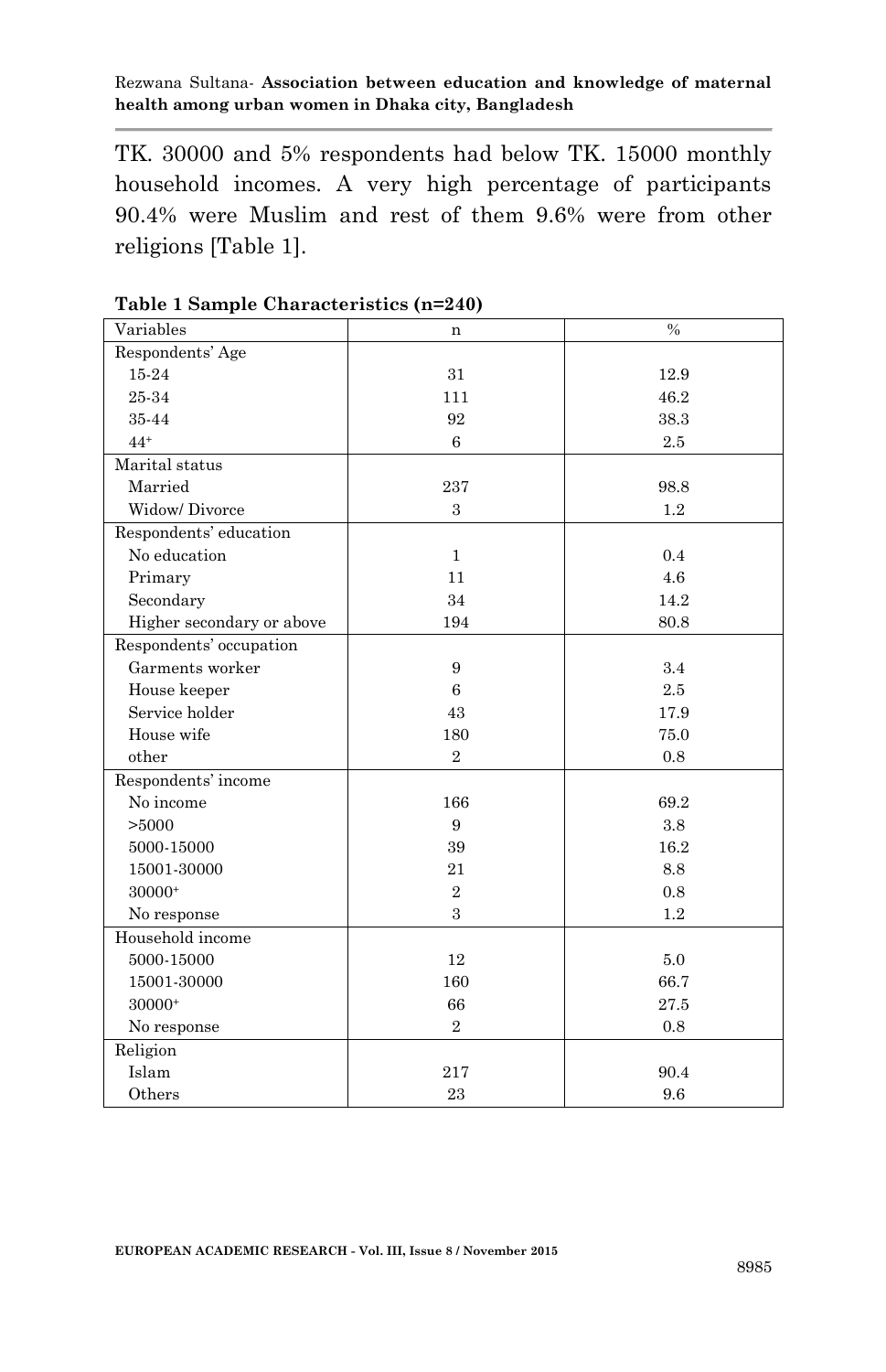| $\frac{1}{2}$ = $\frac{1}{2}$ = $\frac{1}{2}$ = $\frac{1}{2}$ = $\frac{1}{2}$ = $\frac{1}{2}$ = $\frac{1}{2}$ = $\frac{1}{2}$ = $\frac{1}{2}$ = $\frac{1}{2}$ = $\frac{1}{2}$ = $\frac{1}{2}$ = $\frac{1}{2}$ = $\frac{1}{2}$ = $\frac{1}{2}$ = $\frac{1}{2}$ = $\frac{1}{2}$ = $\frac{1}{2}$ = $\frac{1$ |               |             |        |  |  |
|-----------------------------------------------------------------------------------------------------------------------------------------------------------------------------------------------------------------------------------------------------------------------------------------------------------|---------------|-------------|--------|--|--|
|                                                                                                                                                                                                                                                                                                           |               | Education   |        |  |  |
| Variables                                                                                                                                                                                                                                                                                                 | High          | Low         | Sig.   |  |  |
|                                                                                                                                                                                                                                                                                                           | $(n=194)$     | $(n=46)$    |        |  |  |
| Number of ANC visit                                                                                                                                                                                                                                                                                       |               |             |        |  |  |
| $1-3$ visit                                                                                                                                                                                                                                                                                               | 170 (87.6%)   | 37 (80.4%)  | p<.150 |  |  |
| $4/4$ visit                                                                                                                                                                                                                                                                                               | 24 (12.4%)    | $9(19.6\%)$ |        |  |  |
| ANC check up                                                                                                                                                                                                                                                                                              |               |             |        |  |  |
| First 3 month                                                                                                                                                                                                                                                                                             | 151 (77.8%)   | 28 (60.9%)  |        |  |  |
| First 6 month                                                                                                                                                                                                                                                                                             | 21 (10.95)    | 8 (17.4%)   | p<.056 |  |  |
| One month before delivery                                                                                                                                                                                                                                                                                 | $22(11, 3\%)$ | 10 (21.7%)  |        |  |  |
| Visit a doctor when                                                                                                                                                                                                                                                                                       |               |             |        |  |  |
| Only when complication                                                                                                                                                                                                                                                                                    | $40(20.6\%)$  | 17 (37.0%)  | p<.018 |  |  |
| Throughout her pregnancy                                                                                                                                                                                                                                                                                  | 154 (79.4%)   | 29 (63.0%)  |        |  |  |

| Table 2 Knowledge about ANC (n=240) |  |
|-------------------------------------|--|
|-------------------------------------|--|

Table 2 shows the knowledge about ANC and 80.4% respondents were from low education reported about 1-3 ANC visit should follow by a pregnant woman where 87.6% reported from higher education but 19.6% low education and 12.4% from high education reported about at least 1 ANC visit should followed. The association between number of ANC visit and education level was not significant (p<.150). 60.9% from low education and 77.8% high education reported that ANC check up should be done in the first three months of pregnancy. In the question of when should a pregnant women need to go for ANC care, 63.0% from low education and 79.4% from high education reported that a women should go throughout her pregnancy. 37.0% from low education had reported about only when there was a complication which was much higher percentage than high educated participants 20.6%.

|                 | Education   |              |        |
|-----------------|-------------|--------------|--------|
| Variables       | High        | Low          | Sig.   |
|                 | $(n=194)$   | $(n=46)$     |        |
| Eclampsia       |             |              |        |
| Yes             | 178 (91.8%) | 34 (73.9%)   | p<.002 |
| No              | 16 (8.2%)   | $12(26.1\%)$ |        |
| Severe bleeding |             |              |        |
| Yes             | 184 (94.8%) | 35 (76.1%)   | p<.000 |
| No              | $10(5.2\%)$ | 11 (23.9%)   |        |

**Table 3 Knowledge about Danger signs of pregnancy (n=240)**

**EUROPEAN ACADEMIC RESEARCH - Vol. III, Issue 8 / November 2015**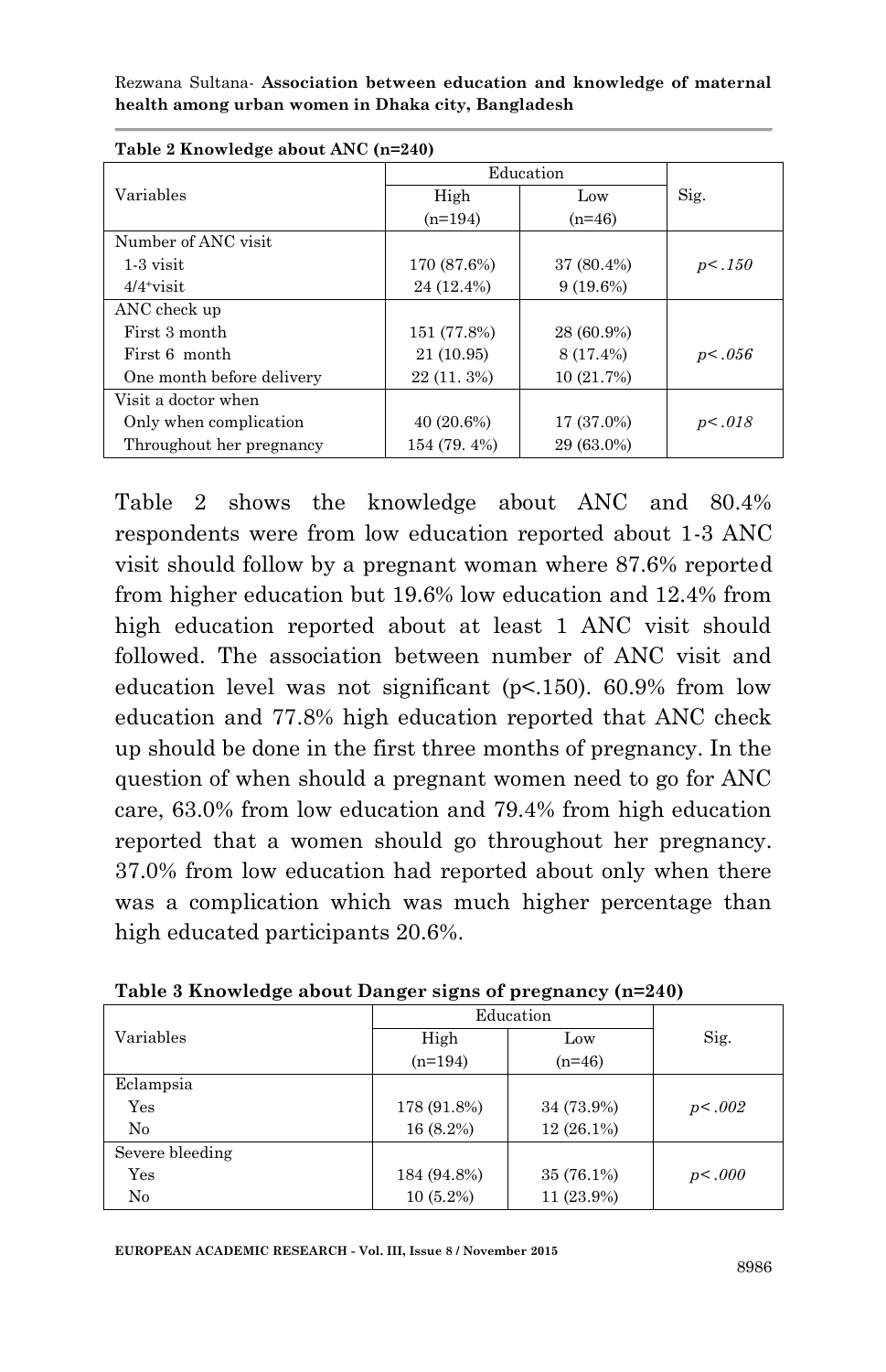| Lower abdominal pain |             |              |         |
|----------------------|-------------|--------------|---------|
| Yes                  | 180 (92.8%) | 38 (82.6%)   | p<0.037 |
| $\rm No$             | 14 (7.2%)   | 8 (17.4%)    |         |
| Fainting             |             |              |         |
| Yes                  | 170 (87.6%) | 28 (60.9%)   | p<.000  |
| No                   | 24 (12.4%)  | 18 (39.1%)   |         |
| Fever                |             |              |         |
| Yes                  | 170 (87.6%) | 34 (73.9%)   | p<.021  |
| No                   | 24 (12.4%)  | $12(26.1\%)$ |         |
| Anemia               |             |              |         |
| Yes                  | 179 (92.3%) | 32 (69.6%)   | p<.000  |
| No                   | 15 (7.7%)   | 14 (30.4%)   |         |

Table 3 shows that respondents with high education had better knowledge about danger signs of pregnancy compared to respondents with low education. Knowledge about eclampsia 91.8%, severe bleeding 94.8%, lower abdominal pain 92.8%, fainting 87.6%, fever 87.6%, anemia 92.3% respectively high among higher educated respondents found in this study and it is noted that most of the women had knowledge about severe bleeding, fainting, and anemia.

| Variables                          | Education         |                 |        |
|------------------------------------|-------------------|-----------------|--------|
|                                    | High<br>$(n=194)$ | Low<br>$(n=46)$ | Sig.   |
| Blood screening for HIV            |                   |                 |        |
| Yes                                | 180 (92.8%)       | 32 (69.6%)      | p<.000 |
| No                                 | 14 (7.2%)         | 14 (30.4%)      |        |
|                                    |                   |                 |        |
| <b>Blood Pressure Examination</b>  |                   |                 |        |
| Yes                                | 179 (92.3%)       | 29 (63.0%)      | p<.000 |
| No                                 | 15 (7.7%)         | 17 (37.0%)      |        |
| Blood Sugar level                  |                   |                 |        |
| Yes                                | 143 (73.9%)       | 43 (93.8%)      | p<.000 |
| No                                 | 51 (26.1%)        | $3(6.2\%)$      |        |
| Urine test for bacterial infection |                   |                 |        |
| Yes                                | 172 (88.7%)       | 36 (78.3%)      | p<.057 |
| No                                 | 22 (11.3%)        | 10 (21.7%)      |        |
| Fetal growth                       |                   |                 |        |
| Yes                                | 182 (93.8%)       | 35 (76.1%)      | p<.001 |
| No                                 | $12(6.2\%)$       | 11 (23.9%)      |        |
|                                    |                   |                 |        |

**Table 4 Knowledge about pregnancy test (n=240)**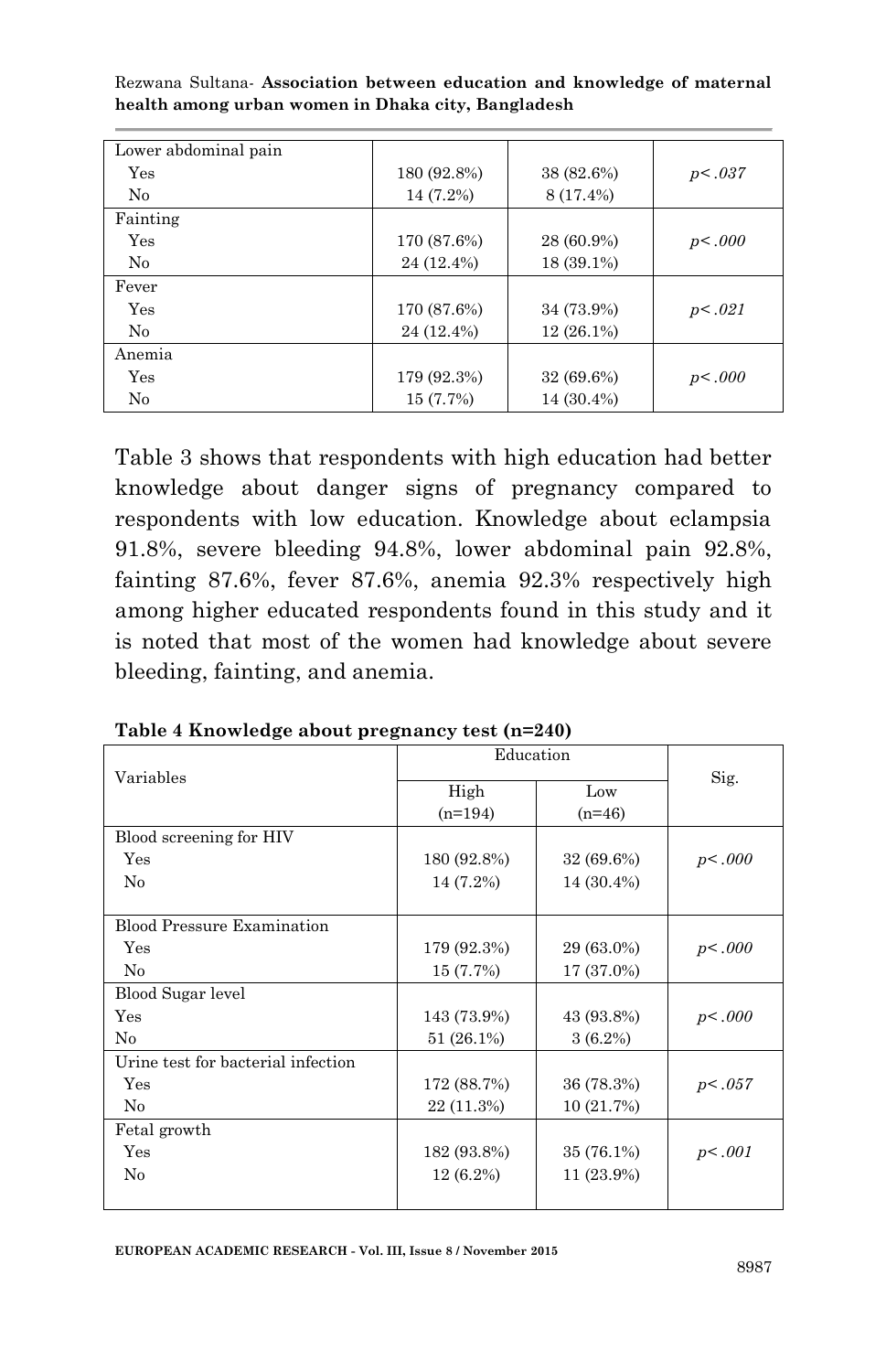| Anemia evaluation |             |            |        |
|-------------------|-------------|------------|--------|
| Yes               | 179 (92.3%) | 33 (71.7%) | p<.000 |
| No                | 15 (7.7%)   | 13(28.3%)  |        |

Table 4 shows that knowledge about pregnancy test was significantly higher among the respondents of this study and observed that higher educated were more likely to know about pregnancy test than lower educated women. 93.8% from higher educated respondents know about blood sugar level and fetal growth test but knowledge about blood screening for bacterial test and blood pressure examination was significantly lower among the lower educated respondents.

|                     | Education   |             |         |
|---------------------|-------------|-------------|---------|
| Variables           | High        | Low         | Sig.    |
|                     | $(n=194)$   | $(n=46)$    |         |
| Iron and Folic Acid |             |             |         |
| Yes                 | 167 (86.1%) | 29 (63.0%)  | p<.001  |
| $\rm No$            | 27 (13.9%)  | 17 (37.0%)  |         |
| TT Vaccination      |             |             |         |
| Yes                 | 171 (88.1%) | 41 (89.1%)  | p<.543  |
| No                  | 23 (11.9%)  | $5(10.9\%)$ |         |
| Hygiene             |             |             |         |
| Yes                 | 175 (90.2%) | 39 (84.8%)  | p<.207  |
| $\rm No$            | 19 (9.8%)   | 7(15.2%)    |         |
| Take enough food    |             |             |         |
| Yes                 | 180 (92.8%) | 44 (94.7%)  | p<0.376 |
| No                  | 14 (7.2%)   | $2(5.3\%)$  |         |
| Rest                |             |             |         |
| Yes                 | 177 (91.2%) | 43 (93.5%)  | p<.442  |
| No                  | 17 (8.8%)   | 3(6.5%)     |         |

**Table 5 Knowledge about ANC Services receive (n=240)**

Table 5 shows that knowledge about iron and folic acid receive were 86.1% among higher educated and 63% among lower educated respondents. 37% of lower educated and 13.9% from higher educated didn't know about iron and folic acid that they should receive ANC. Knowledge about Tetanus toxoid (TT) vaccination, hygiene, took more food and rest were almost similar receiving trends between two groups.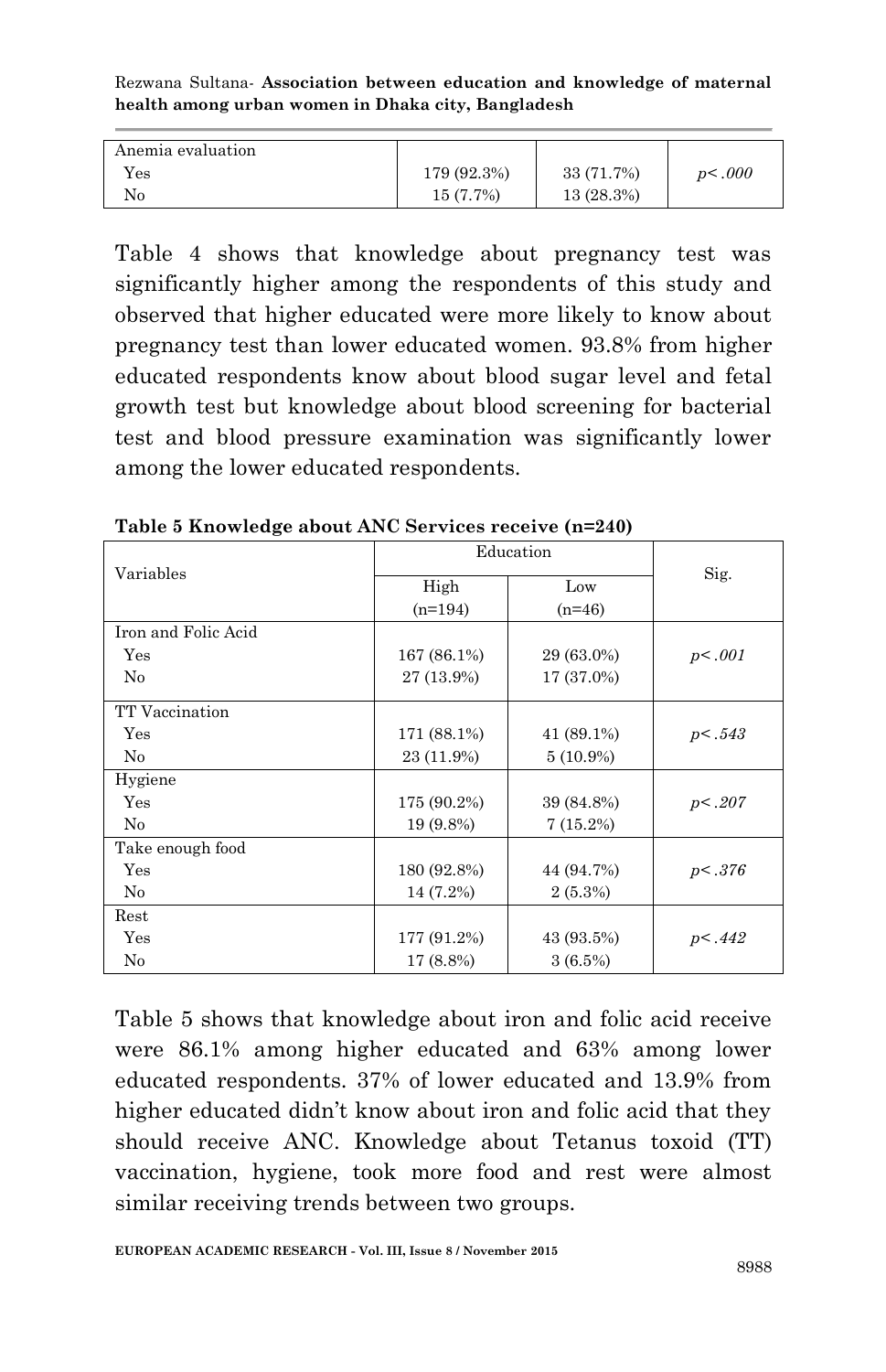|                            |             | Education   |        |  |
|----------------------------|-------------|-------------|--------|--|
| Variables                  | High        | Low         | Sig.   |  |
|                            | $(n=194)$   | $(n=46)$    |        |  |
| Delivery in the hospital   |             |             |        |  |
| Yes                        | 175 (90.2%) | 43 (93.5%)  | p<.358 |  |
| No                         | 19 (9.8%)   | $3(6.5\%)$  |        |  |
| Assistance during delivery |             |             |        |  |
| Doctor                     | 173 (89.2%) | 41 (89.1%)  | p<.584 |  |
| SBA                        | 21 (10.8%)  | $5(10.9\%)$ |        |  |

**Table 6 Knowledge about delivery (n=240)**

Table 6 shows that knowledge about delivery in hospital higher between both lower educated group 93.5% and higher educated group 90.2% but 89.1% from lower and 89.2% from higher educated reported a doctor should assist during delivery and 10.9% and 10.8% were reported, a SBA should assist during delivery respectively between two groups.

|                          | Education   |              |        |
|--------------------------|-------------|--------------|--------|
| Variables                | High        | Low          | Sig.   |
|                          | $(n=194)$   | $(n=46)$     |        |
| Need to go for PNC visit |             |              |        |
| Yes                      | 166 (85.6%) | 41 (89.1%)   | p<.359 |
| $\rm No$                 | 28 (14.4%)  | $5(10.9\%)$  |        |
| Timing PNC Visit         |             |              |        |
| 15 Days                  | 126 (65.2%) | $30(66.0\%)$ | p<.525 |
| If there is a problem    | 68 (34.8%)  | 16 (34.0%)   |        |

**Table 7 Knowledge about PNC (n=240)**

Table 7 shows that 89.1% from lower and 85.6% from higher educated group knew about that need to go for PNC after delivery. Respectively 34.8% and 34.0% from both groups thought that a woman needs to go for PNC visit only when there was a problem but 65.2% from lower and 66% from higher educated respondents knew that PNC visit should have within 15 days.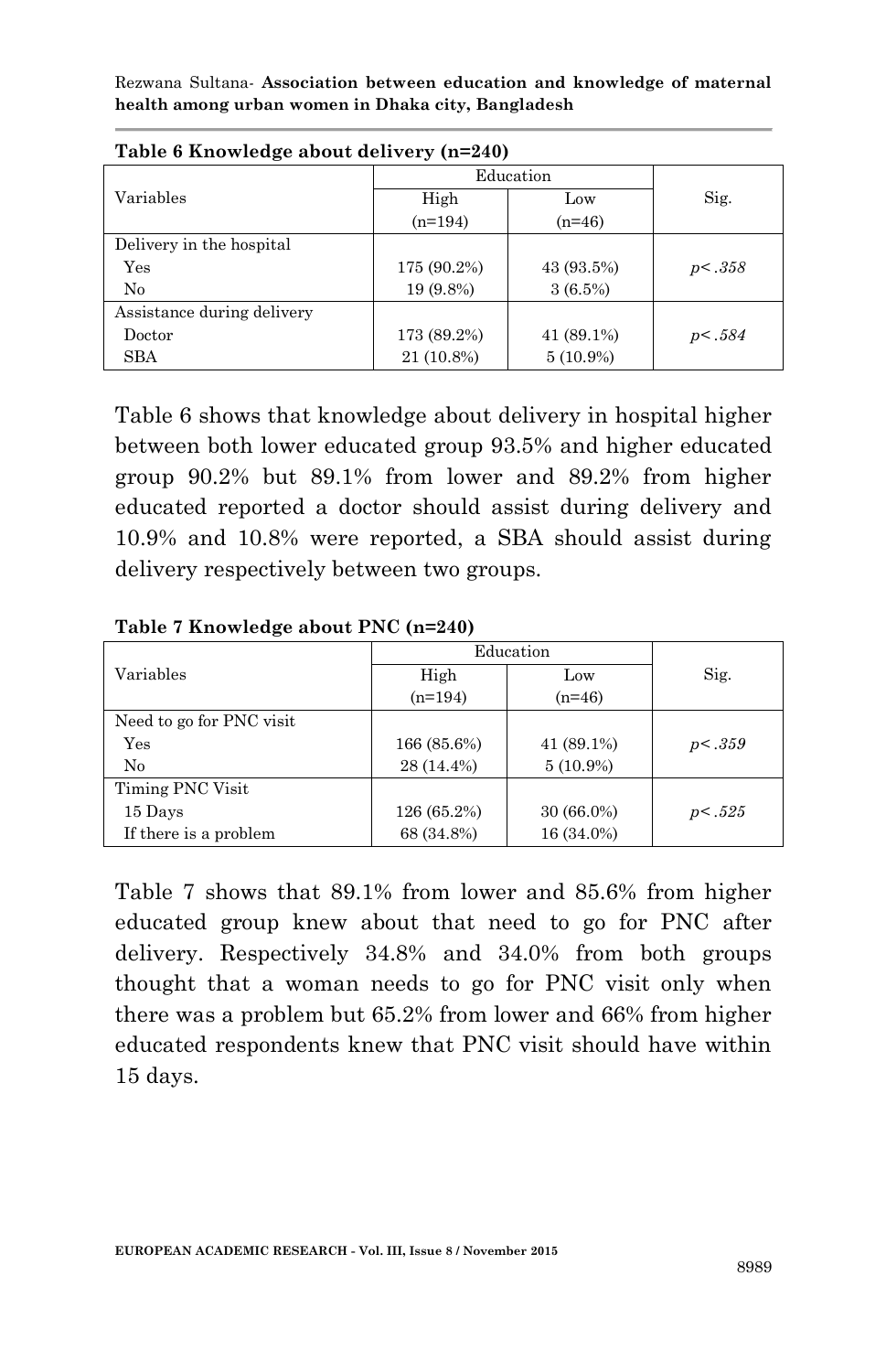| Table o Knowledge about I osthatal Danger Digit (n–240) |             |             |        |
|---------------------------------------------------------|-------------|-------------|--------|
|                                                         |             | Education   |        |
| Variables                                               | High        | Low         | Sig.   |
|                                                         | $(n=194)$   | $(n=46)$    |        |
| <b>Excessive Bleeding</b>                               |             |             |        |
| Yes                                                     | 183 (94.3%) | 32 (69.6%)  | p<.000 |
| No                                                      | 11(5.7%)    | 14 (30.4%)  |        |
| Lower Abdominal Pain                                    |             |             |        |
| Yes                                                     | 179 (92.3%) | 37 (80.4%)  | p<.022 |
| No                                                      | 15 (7.7%)   | $9(19.6\%)$ |        |
| Foul Smelling vaginal discharge                         |             |             |        |
| Yes                                                     | 164 (84.5%) | 25 (54.3%)  | p<.000 |
| No                                                      | 30 (15.5%)  | 21 (45.7%)  |        |
| Headache                                                |             |             |        |
| Yes                                                     | 172 (88.7%) | 33 (71.7%)  | p<.005 |
| No                                                      | 22 (11.3%)  | 13 (28.3%)  |        |
| Fainting                                                |             |             |        |
| Yes                                                     | 180 (92.8%) | 34 (73.9%)  | p<.001 |
| No                                                      | 14 (7.2%)   | 12 (26.1%)  |        |
| <b>Dizziness</b>                                        |             |             |        |
| Yes                                                     | 158 (81.4%) | 32 (69.6%)  | p<.060 |
| No                                                      | 36 (18.6%)  | 14 (30.4%)  |        |

|  | Table 8 Knowledge about Postnatal Danger Sign (n=240) |  |  |
|--|-------------------------------------------------------|--|--|
|  |                                                       |  |  |

Table 8 shows that 30.4% of the respondents from lower and higher educated 94.3% respondents knew about excessive bleeding soon after delivery. A significant number of respondents 30.4% from lower educated didn't know about excessive bleeding but 54.3% and 84.5% respondents respectively from lower and higher educated group know about foul smelling vaginal discharge. 92.7% respondents from higher educated knew about fainting. On the other hand, 30.4% respondents from lower educated didn't know about dizziness.

|  |  | Table 9: knowledge score (n=240) |  |  |
|--|--|----------------------------------|--|--|
|--|--|----------------------------------|--|--|

|                 | Education   |             |        |
|-----------------|-------------|-------------|--------|
| Variables       | High        | Low         | Sig.   |
|                 | $(n=194)$   | $(n=46)$    |        |
| Knowledge Score |             |             |        |
| High            | 179 (92.3%) | 37 (80.4%)  | p<.022 |
| Low             | 15(7.7%)    | $9(19.6\%)$ |        |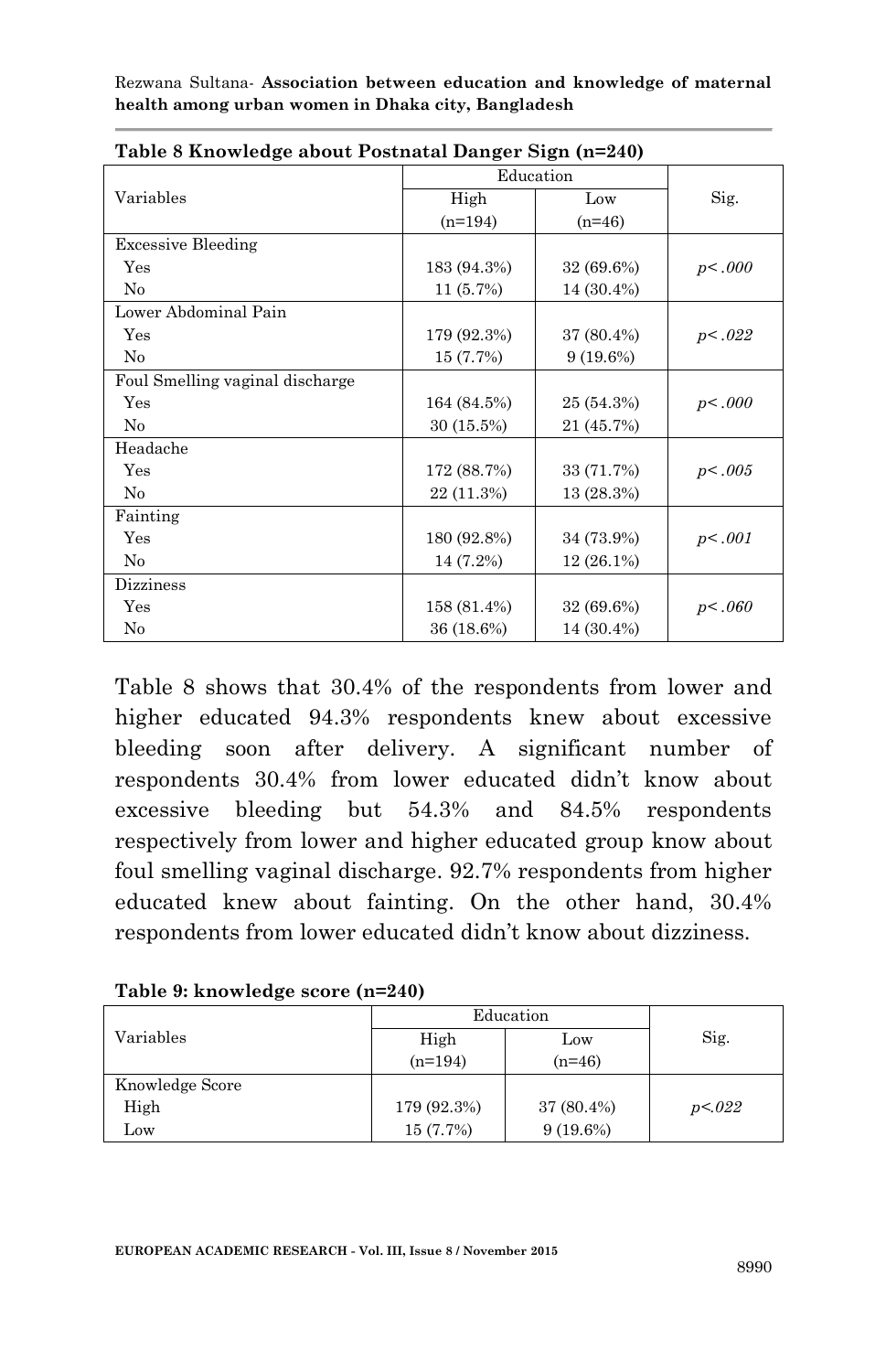Table 9 shows the relation between knowledge score and education level where among the higher educated majority (92%) women had higher level of knowledge about maternal health but among the lower educated women there were 80.4% women who had higher level of knowledge about maternal health and the situation was significantly associated.

# **DISCUSSION**

Maternal health services have a potentially critical role in the improvement of reproductive health. The use of health services is related to the availability, quality and cost of the services, as well as to social structure, health beliefs and the personal characteristics of the users.<sup>10</sup> It was observed by this study that the respondents living in urban areas, who had higher levels of education and lower parity, and more assets, visited trained healthcare providers more often and were more likely to use healthcare facilities provided by trained personnel at the time of delivery. On the other hand, utilization of maternal health services is associated with improved maternal and neonatal health outcomes<sup>11</sup> where it revealed in this study that the urban educated women received more the maternal health care services compared to less educated women living in urban areas. However, this is a reflection of the fact that, irrespective of their needs, only people from higher economic or educational groups can afford to seek healthcare from trained personnel in Bangladesh as well as predisposing and enabling factors appear to have a strong association with women's healthcare utilization during pregnancy.<sup>10</sup> By another study, the significant variables for an early visit to antenatal care are the woman's level of education; being pregnant with the first baby; and number of visits to antenatal care and being young age under 20 years also correlated with early timing of the first antenatal visit.<sup>12</sup> To the sum, it identified that the maternal health situation was comparatively much better among the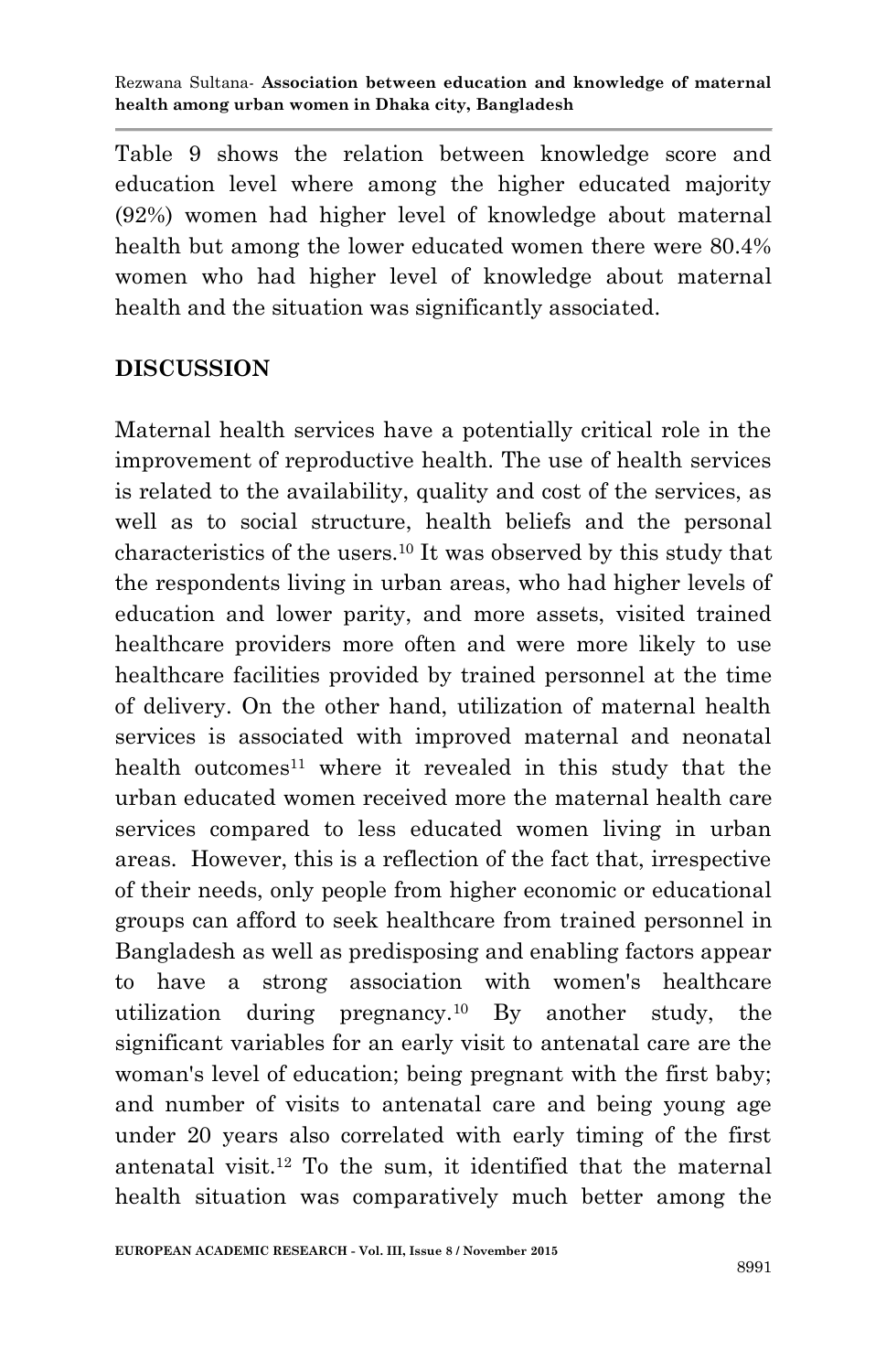women who had higher education compared to those who had lower education among the women at Dhaka city in Bangladesh.

# **CONCLUSION**

The result of this study indicated that education was found to have the most powerful influence on the knowledge score of maternal health where it is assumed that knowledge is not only transforms, but also empowers women and improves their selfesteem. On the other hand, it is pointed that the knowledge of antenatal care, delivery care and postnatal care were found being satisfactory in urban areas because of having higher education level, which is resulted higher maternal health knowledge among the urban women in Dhaka city, Bangladesh; but also it found that the maternal knowledge was very poor among the women who had lower education. The overall finding of this study pointed that higher educated women had higher level of knowledge on maternal health in urban areas and it is recommended that the maternal health situation will be developed in whole if education can ensure properly for all women. Though utilization of antenatal care services is already high, it has to be further increased through health education and publicity, emphasizing the role of couples. However, to build up community awareness about ANC, delivery care and PNC information, education and communication activities should be improved on ANC, delivery and PNC through community campaign and mass media. There is a need to motivate women to use of maternal care services, which should be available in all of the government health set-ups.

# **Acknowledgement**

I thank the participants who participated in this study eagerly and gave the valuable information. I also thank all those people who directly and indirectly helped me doing this research.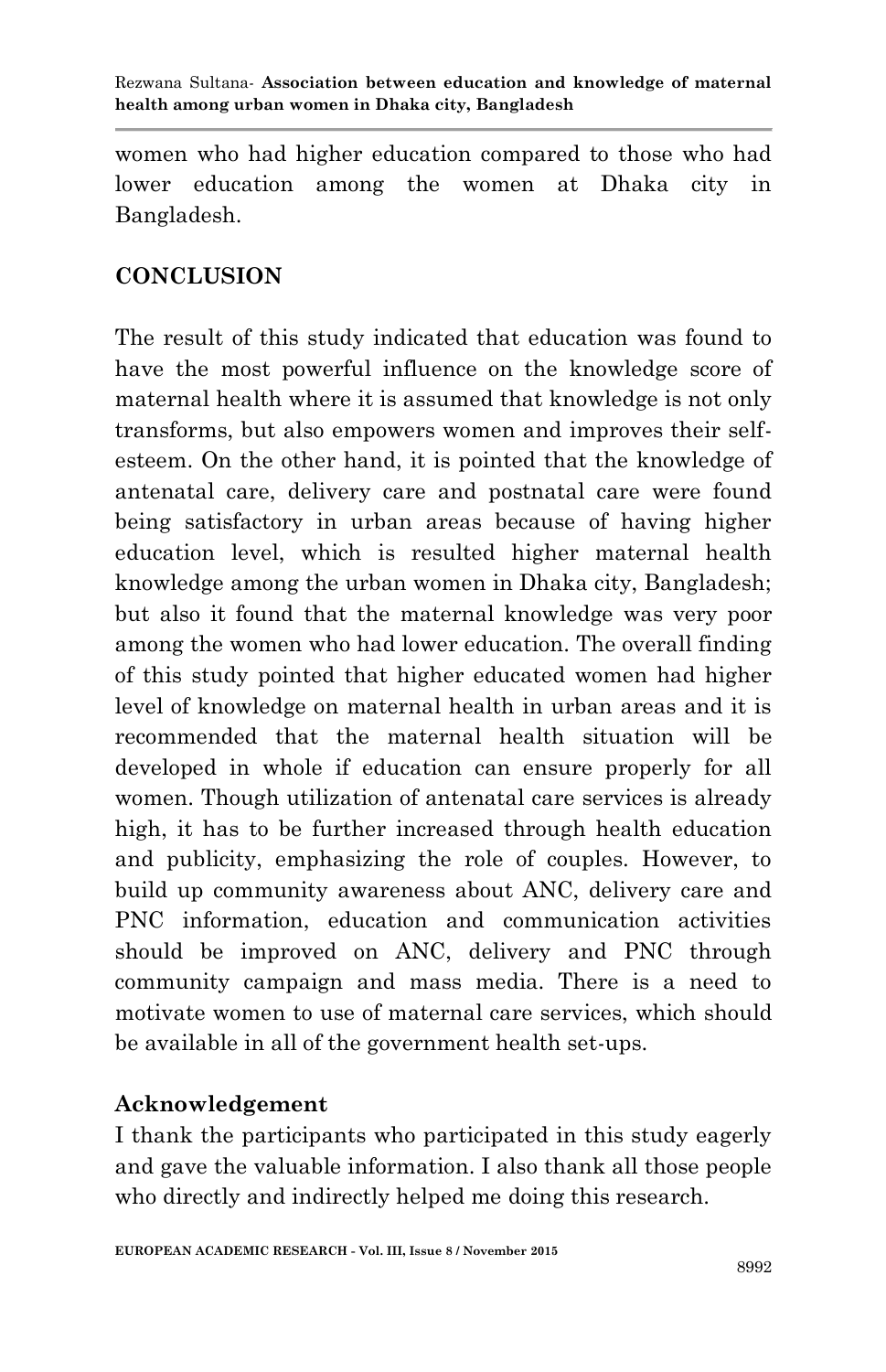### **Conflict of Interest**

The author declared that there is no conflict of interest.

## **REFERENCES**

1. Islam M, Chowdhury R, Akhter H. Complications during pregnancy, delivery, and postnatal stages and place of delivery in rural Bangladesh. *Health Care Women Int* 2006; **27**(9):807- 21.

2. Bloom S, Lippeveld T, Wypij D. Does antenatal care make a difference to safe delivery? A study in urban Uttar Pradesh, India. *Health Policy Plan* 1999; **14**(1): 38-48.

3. Ye Y, Yoshida Y, Sakamoto Junichi J. Factors affecting the utilization of antenatal care services among women in Kham district, Xiengkhouang province, Lao PDR. *Nagoya J Med Sci* 2010; **72**(1-2): 23-33.

4. Chakraborty N, Islam MA, Chowdhury RI, Bari WA. Utilisation of postnatal care in Bangladesh: evidence from a longitudinal study. *Health Soci Care Community* 2002; **10**: 492- 502.

5. Alam AY, Qureshi AA, Adil MM, Ali H. Comparative study of knowledge, attitude and practices among antenatal care facilities utilizing and non-utilizing women. *J Pak Med Assoc* 2005; **55**(2): 53-6.

6. Greenspan A. Effects of education on reproductive behavior: lessons from Pakistan. *Asia-Pacific popul policy* 1992;**23**:1-4.

7. Okafor IP, Dolapo DC, Onigbogi MO, Iloabuchi IG. Ruralurban disparities in maternal immunization knowledge and childhood health-seeking behavior in Nigeria: a mixed method study. *Afr health sci* 2014;**14**(2):339-47.

8. Renkert S, Nutbeam D. Opportunities to improve maternal health literacy through antenatal education: an exploratory study. *Health Promot Int* 2001, **16**:381-8.